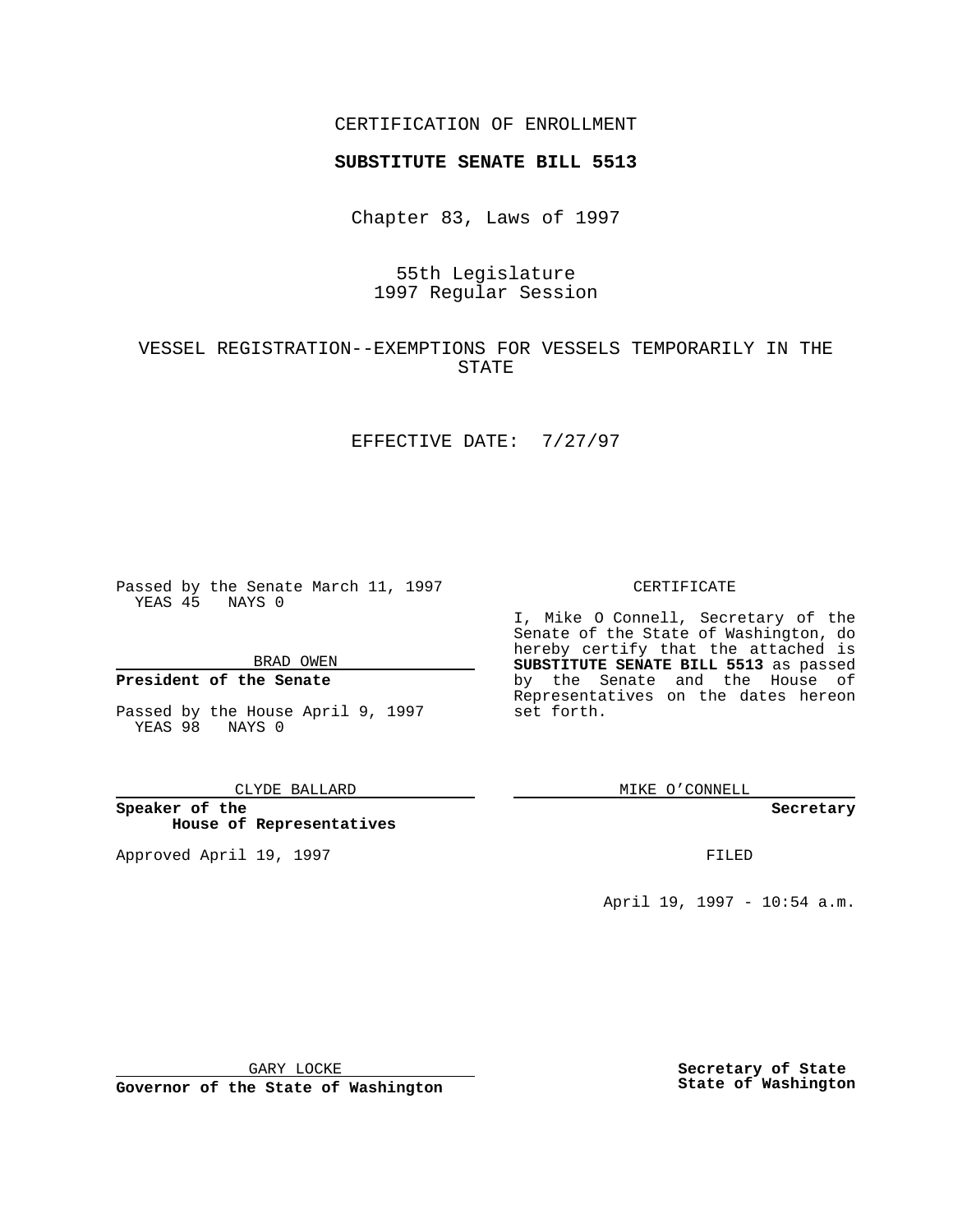# **SUBSTITUTE SENATE BILL 5513** \_\_\_\_\_\_\_\_\_\_\_\_\_\_\_\_\_\_\_\_\_\_\_\_\_\_\_\_\_\_\_\_\_\_\_\_\_\_\_\_\_\_\_\_\_\_\_

\_\_\_\_\_\_\_\_\_\_\_\_\_\_\_\_\_\_\_\_\_\_\_\_\_\_\_\_\_\_\_\_\_\_\_\_\_\_\_\_\_\_\_\_\_\_\_

Passed Legislature - 1997 Regular Session

## **State of Washington 55th Legislature 1997 Regular Session**

**By** Senate Committee on Transportation (originally sponsored by Senators Oke, Spanel, Wood and Horn)

Read first time 02/28/97.

 AN ACT Relating to exceptions from vessel registration; and amending RCW 88.02.030.

BE IT ENACTED BY THE LEGISLATURE OF THE STATE OF WASHINGTON:

 **Sec. 1.** RCW 88.02.030 and 1991 c 339 s 30 are each amended to read as follows:

 Vessel registration is required under this chapter except for the following:

 (1) Military or public vessels of the United States, except recreational-type public vessels;

 (2) Vessels owned by a state or subdivision thereof, used principally for governmental purposes and clearly identifiable as such; (3) Vessels either (a) registered or numbered under the laws of a country other than the United States; or (b) having a valid United States customs service cruising license issued pursuant to 19 C.F.R. Sec. 4.94;

 (4) Vessels that have been issued a valid number under federal law or by an approved issuing authority of the state of principal operation. However, a vessel that is validly registered in another state but that is removed to this state for principal use is subject to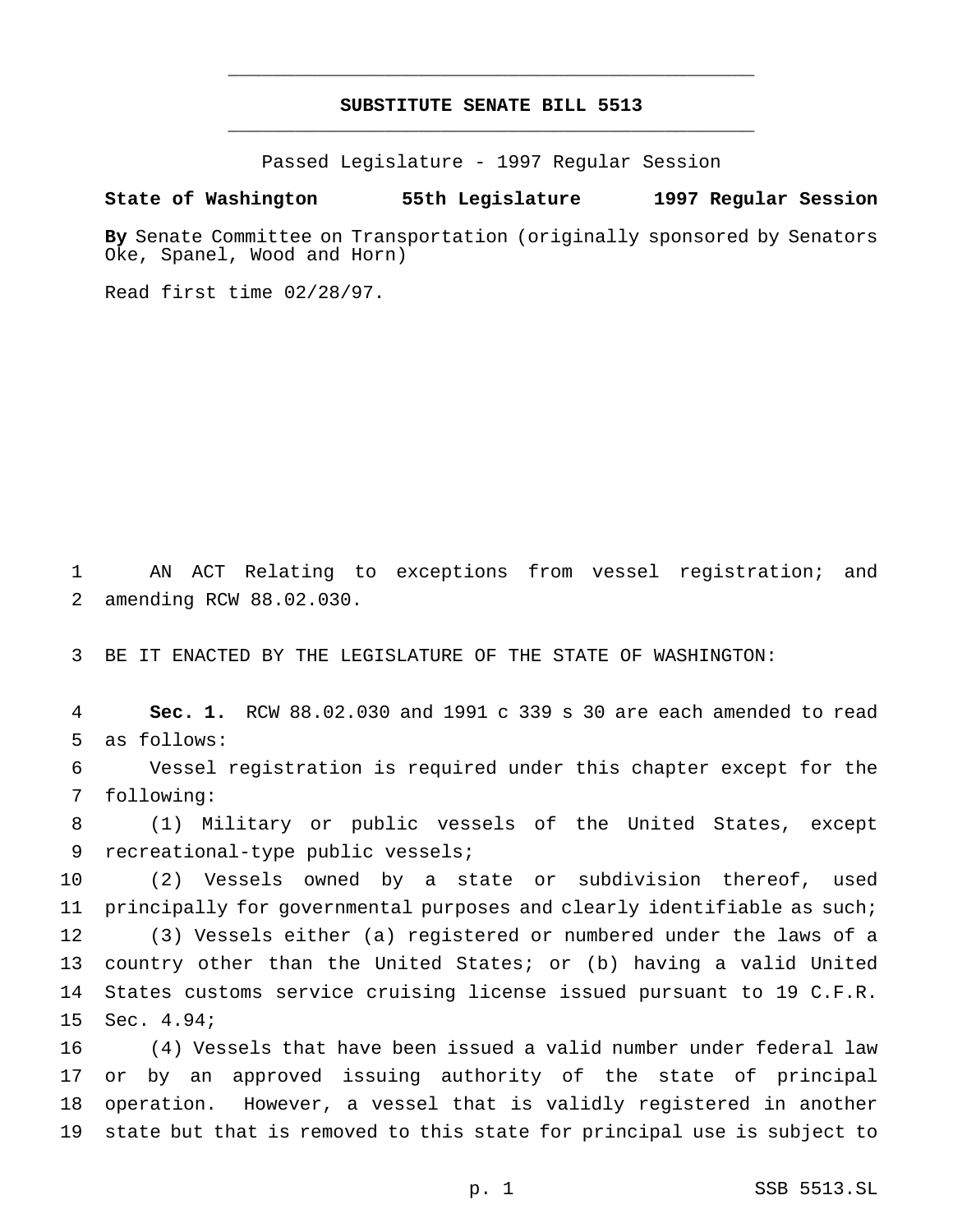registration under this chapter. The issuing authority for this state shall recognize the validity of the numbers previously issued for a period of sixty days after arrival in this state;

 (5) Vessels owned by a ((resident of another state)) nonresident if the vessel is located upon the waters of this state exclusively for repairs, alteration, or reconstruction, or any testing related to the 7 repair, alteration, or reconstruction conducted in this state if an 8 employee of the repair, alteration, or construction facility is on board the vessel during any testing: PROVIDED, That any vessel owned 10 by a ((resident of another state)) nonresident is located upon the 11 waters of this state exclusively for repairs, alteration, 12 reconstruction, or testing for a period longer than sixty days, that the nonresident shall file an affidavit with the department of revenue verifying the vessel is located upon the waters of this state for 15 repair, alteration, reconstruction, or testing and shall continue to file such affidavit every sixty days thereafter, while the vessel is located upon the waters of this state exclusively for repairs, 18 alteration, reconstruction, or testing;

 (6) Vessels equipped with propulsion machinery of less than ten horsepower that:

 (a) Are owned by the owner of a vessel for which a valid vessel number has been issued;

 (b) Display the number of that numbered vessel followed by the suffix "1" in the manner prescribed by the department; and

 (c) Are used as a tender for direct transportation between that 26 vessel and the shore and for no other purpose;

 (7) Vessels under sixteen feet in overall length which have no propulsion machinery of any type or which are not used on waters subject to the jurisdiction of the United States or on the high seas beyond the territorial seas for vessels owned in the United States and are powered by propulsion machinery of ten or less horsepower;

 (8) Vessels with no propulsion machinery of any type for which the primary mode of propulsion is human power;

34 (9) ((Vessels which are temporarily in this state undergoing repair 35 or alteration;

  $(10)$ ) Vessels primarily engaged in commerce which have or are required to have a valid marine document as a vessel of the United States. Commercial vessels which the department of revenue determines have the external appearance of vessels which would otherwise be